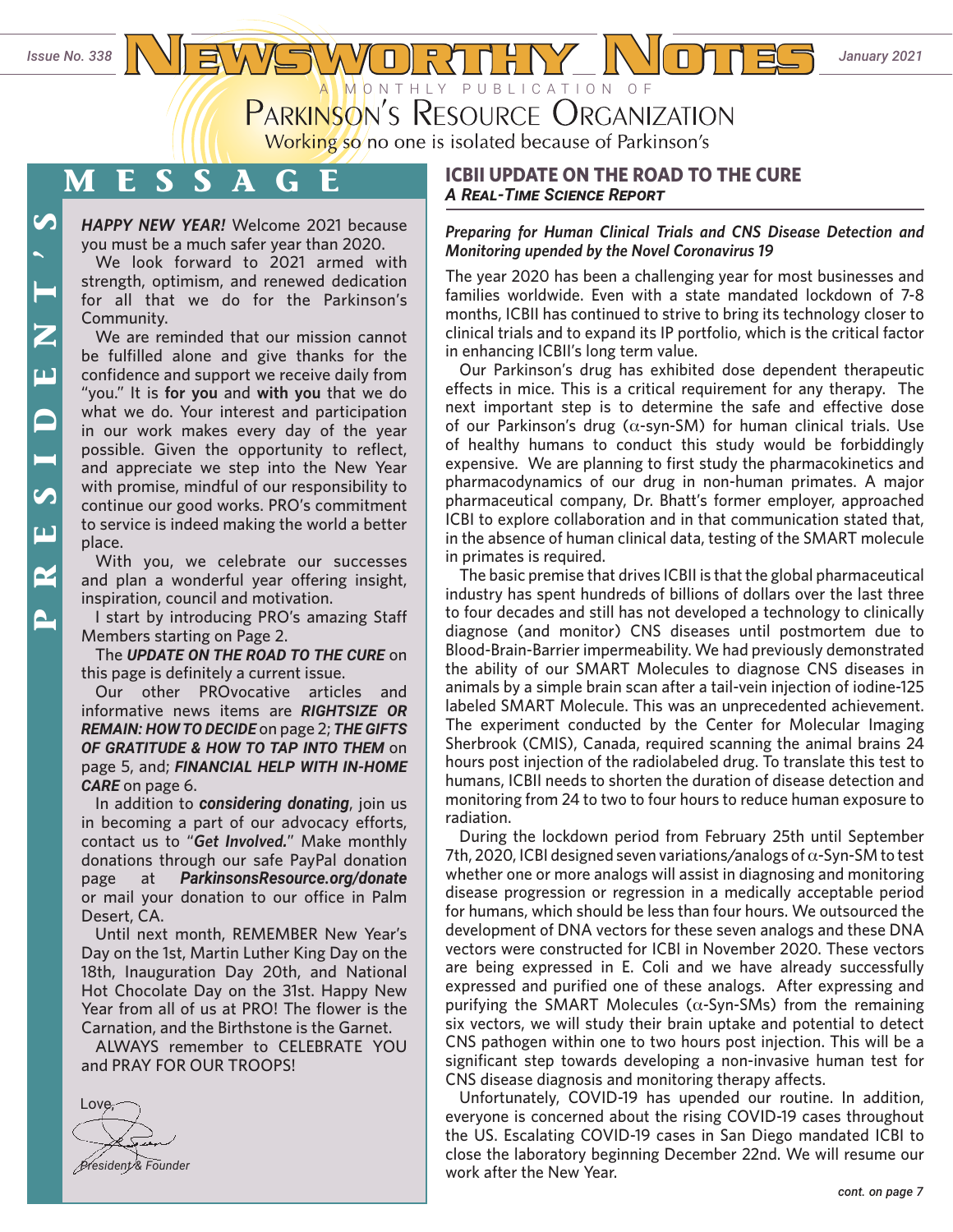# **Issue No. 338 Newsworthy Notes January 2021** SSUE NO. 338 Newsworthy Notes

# ANIMAL-ASSISTED THERAPY

• Canine Companions

AROMA THERAPY • Renee Gauthier

ASSISTIVE TECHNOLOGY

• California Phones **BEAUTY** 

• Younger By Tonight

CHIROPRACTIC

• Dr. Curtis Buddingh

CLINICAL TRIALS

• Parexel International

#### CORRECTIVE THERAPEUTICS • SeeOurSocksInAction

#### DEEP BRAIN STIMULATION

• Abbott

• Boston Scientific

### **DENTISTS**

*CMD/TMJ Dentists*

- (CA) Dr. George Altuzarra
- (CA) Dr. Maryam Bakhtiyari
- (CA) Dr. Dwight Jennings • (CA) Dr. Steven Olmos
- 
- (CA) Dr. David Shirazi
- (IL) Drs. Ed and Lynn Lipskis
- (TX) Dr. Risto Hurme
- (CA) Dr Alice Sun

#### *Sleep Medicine Dentists*

- (CA) Dr. Maryam Bakhtiyari
- (CA) Dr. Steven Olmos
- (CA) Dr. David Shirazi
- (IL) Drs. Ed and Lynn Lipskis
- (TX) Dr. Risto Hurme
- (CA) Dr. George Altuzarra
- (CA) Dr. Dwight Jennings

#### ELDER LAW ATTORNEYS

• (CA) Zoran K. Basich • (CA) William R. Remery

#### END OF LIFE DOULA

• Glendon Muir Geikie, MSW INEDLA

lifestyle, physical and mental health.

when you can, not when you must.

you should consider five major factors.

**RIGHTSIZE OR REMAIN: HOW TO DECIDE** Posted by **Michele McGregor,** *Caring Transitions of the Desert* As older adults approach retirement, there are limitless ways to spend your retirement years. One of the first decisions most adults near retirement make is where they want to retire. This is usually an important decision between aging in place or rightsizing to a new home. There are positives and negatives to each decision, but the best way to determine your next step is considering the unique needs for your

Before deciding if "rightsizing" or downsizing is the right fit,

**1. PHYSICAL HEALTH –** If you or your family member has health complications that are not suited for the current layout of your residence, moving or making accessibility updates to your home can have significant benefits, especially if mobility is an issue. Something as simple as moving to a home with a simpler layout or creating a wheelchair friendly entrance may go a long way. Remember it's better to move or make updates

[ESTATE PLANNING- L](http://parkinsonsresource.org/estate-planning-financial-planners)EGAL • (CA) William R. Remery

[ESTATE PLANNING –](http://parkinsonsresource.org/estate-planning-financial-planners) FINANCIAL PLANNING

• Cypress Wealth Services FINANCIAL ASSISTANCE

• The Assistance Fund, Inc

- GRAPHIC DESIGN / PHOTOGRAPHY • G-Aries Visions
- HOSPICE CARE • Family Hospice (local)
- HYPNOTHERAPY
- Palm Desert Hypnosis

# INCONTINENCE SUPPLIES

• Dependable Daughter

#### [IN HOME CARE PROFESSIONALS](http://parkinsonsresource.org/in-home-care-agencies)

- Cambrian Homecare<br>• Senior Helpers of the
- Senior Helpers of the Desert
- Brightstar Care
- Caregivers-To-Go, LLC

#### INSURANCE - LTC & DISABILITY • Jim Lawless, MBA

- [LEGAL-ATTORNEY-LAWYERS](http://parkinsonsresource.org/lawyers)
- (CA) Zoran K. Basich
- (CA) William R. Remery, Esq.

### LIFE COACHING

• Lynda Reid, EdD, RPCC, PCC

#### LSVT LOUD PROGRAM

• Easy Speech Therapy Center

### LSVT BIG PROGRAM

#### • Rosi Physiotherapy

#### MASSAGE & BODYWORK

• Rehab Specialists

# MEDICAL DEVICE – DUOPA

AbbVie Inc

#### MEDICAL MARIJUANA • The Leaf El Paseo

# MEDI-CAL CONSULTING

• Medi-Cal Consulting Services, LLC

#### MOBILITY PRODUCTS

- At Home Medical
- LiftUp, Inc

## MEDICINE

**Supernus** US World Meds

# NURSING HOME ATTORNEYS

• (CA) Zoran K. Basich

- OCCUPATIONAL THERAPY
- Easy Speech Therapy Center • VIBRA Rehabilitation Hospital
- 

### PATIENT ADVOCACY

- Cindy Johnson, BCPA, CSA®
- PHARMACIES
- Cornerstone Pharmacy

#### [PHYSICAL THERAPISTS](http://parkinsonsresource.org/physical-therapists-personal-training-specialists) - TRAINING [SPECIALISTS](http://parkinsonsresource.org/physical-therapists-personal-training-specialists)

- Reneé Gauthier
- 
- Rosi Physiotherapy • Rehab Specialists
- **Easy Speech Therapy Center**
- VIBRA Rehabilitation Hospital

#### REAL ESTATE

• John Sloan Real Estate Group

### REHABILITATION HOSPITALS

#### • VIBRA Rehabilitation Hospital

#### RELOCATION SERVICES

• SeeOurSocksInAction SPEECH THERAPY

• Easy Speech Therapy Center<br>• VIRRA Rehabilitation Hospita • VIBRA Rehabilitation Hospital

• Rehburg Life Settlements

**2. MENTAL WELL-BEING –** If the thought of caring for your yard, multiple bedrooms, or general upkeep seems stressful "rightsizing" or aging in place can both be good options with proper planning. Start assessing services near you that can help you keep up with the overall upkeep of your home, help you declutter, or do space planning either as you age in place

**3. FINANCIAL PLANS –** Being realistic about your finances is a great step towards planning for retirement whether you are remaining in your home or rightsizing. In many cases retirement savings has a limit for what it covers. Making solid financial plans for retirement or creating a financial plan while approaching retirement may help you decide if a move

**4. FAMILY –** Retirement may be a time where you decide to spend more time with family, friends, children or grandchildren to make new memories. It's important to consider this prior to the aging in place or downsizing process and create a place for spending time with, visiting, or in some cases living with a family member. Factor in the perceived need for help

Senior Living Options of the Desert

• Optometric Vision Care, Dr Eric Ikeda

*cont. on page 7*

• Caring Transitions Desert Cities

#### **SOCKS**

VIATICAL

**VISION** 

or before you sell your home to rightsize.

or aging in place could save you money.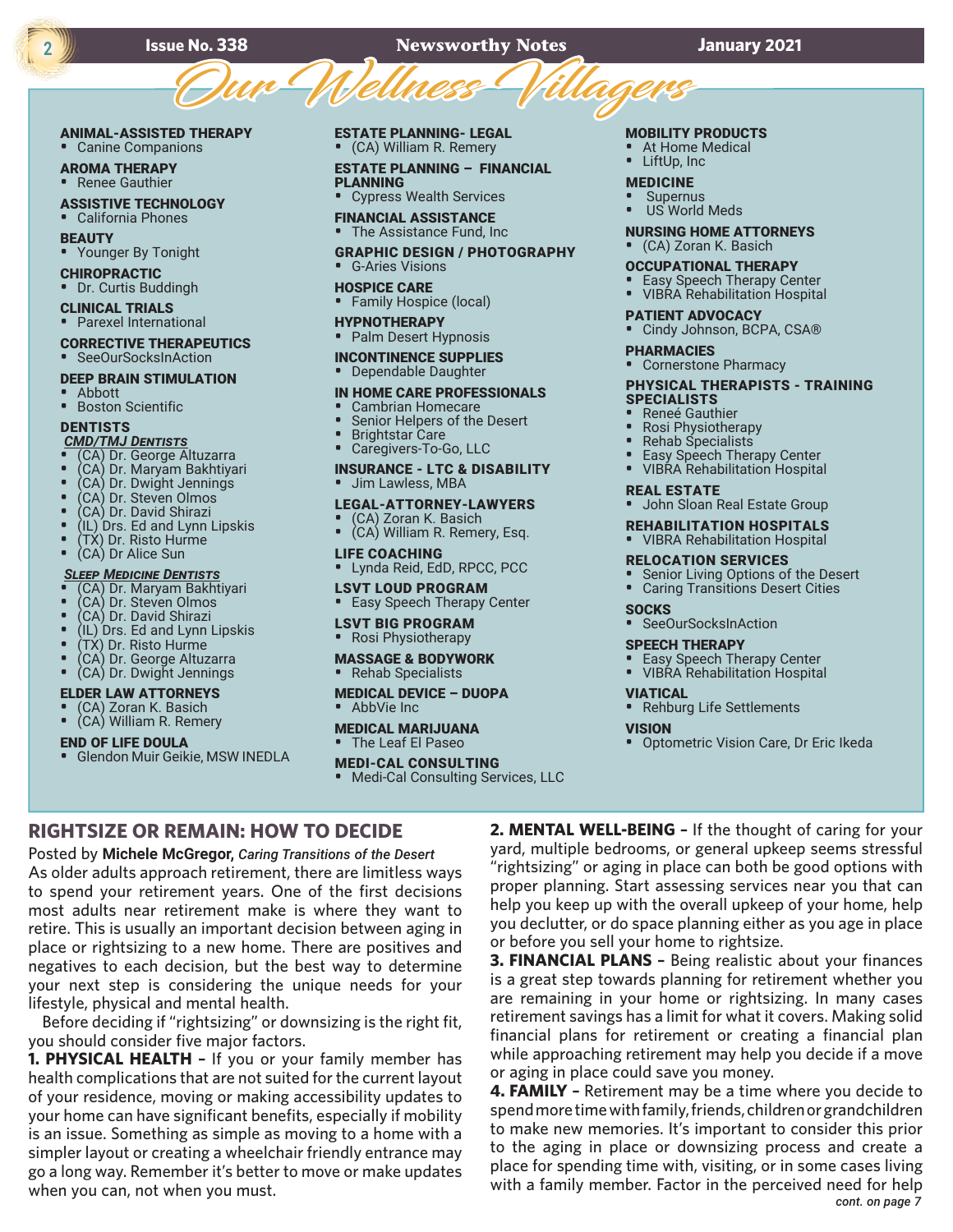# **MEET THE PRO STAFF MEMBERS**

**JEREMY SIMON**, *Communications Director*

# *"Noticing Beauty"*

*Before finding inspiration in the nonprofit world and beginning work with PRO's Jo Rosen, (who would become my mentor in the space), I had over 20 years of experience in the IT industry and had been instrumental in the successful launch of 15 startups in the United States and Canada between 2004 and 2014. I ran my successful Southern California-based boutique software development company that I founded in 2004; aptly named Geekworks. At Geekworks, my cohort and I incubated tech startups and supported their entrepreneurial ventures into new markets. What I enjoyed most during my tenure was the exciting pace, the novel technologies, and the meaningful personal relationships with interesting stakeholders, entrepreneurs, and community leaders. At some point, my family needed my time more than I needed the breakneck pace of that work and I set my eyes on something a little different.*

*Starting my journey at Parkinson's Resource Organization in 2017, I quickly fell in love with the pace, the people, the professionalism, the opportunity to grow, and help others every day. Fast forward to the present day. In my current capacity as Communications Director, some of my responsibilities include directing digital communiqué; maintaining IT infrastructure, and internal office network; facilitating fundraising and outreach efforts that involve digital resources; managing PRO's database, website, Wellness Village, Memorial Wall, Newsworthy Notes, Virtual Meetings; and coordinating team communication. I work with new technologies and I help people every day.*

*In reflection, perhaps starting a new career, like beginning any journey, you might not get to choose the circumstances by which you start, the obstacles you will face, or when it will end. The trip itself, however, is all yours. If you aim to operate within the constraints to create the greatest experience possible, you might be surprised by the beauty that unfolds along the way.*

*My goal for 2021 is to remove obstacles from the paths of those who choose to help themselves with PRO's educational and emotional support resources, to increase the number of resources, and to reach out to everyone who will benefit from the effort.*

*My wish for you in 2021 is that you experience gratitude for ineffable beauty unfolding on your journey you share with those you care for, and with those caring for you, as I have been fortunate to have experienced this year.*

# **DONNA STURGEON***, Wellness Village Coordinator*

*"Together We Can."*

*It has been my distinct and humble privilege to be a part of the PRO team for what will be a full year next month. While the year 2020 was challenging for us all in many ways, the strength and resilience of this community continues to inspire me every day.*

*I have called the California desert home for nearly 30 years. When growing up in Canada, I would start the new year with a long walk outside in the silence of a winter snowfall, reflecting on the previous year and envisioning goals for the coming one. I have always considered this a time of new beginnings.*

*California indeed helped me carry on the tradition (absent of snow) of new beginnings with the birth of my son on New Year's Eve many years ago. There is nothing like a newborn life to bring into clear focus what is ultimately most important.* 

*Through the years of raising my two children, I have worked in various capacities in a few industry sectors—education, tourism and business—all positions that speak to my passion: learning. The opportunity this year to help develop and expand the professional community of resources in PRO's Wellness Village has been a meaningful work of service.* 

*January and this New Year invites us to leave behind that which no longer serves us, to give thanks for what we have and to take comfort in knowing that we are never alone. These are thoughts I share often with my mother... my role model who well before her Parkinson's diagnosis in 2016 gathers strength still in these words.*

*May we at PRO continue to be a resource for you, for one another, walking forward one day at a time —together.*

**"I alone cannot change the world, but I can cast a stone across the waters to create many ripples." — Mother Teresa**

*cont. on page 7*

# **BOARD OF DIRECTORS**

**—— Governing Board ——**

*Jo Rosen President & Founder William R. Remery, Esq. Elder Law, PRO Secretary/Treasurer*

*Michael Lu Director at Large Matthew Lu*

*Director at Large Kaya Kouvonen Director at Large*

**—— Advisory Group ——** *Jacob Chodakiewitz, MD Patricia Dunay David M. Swope, MD Dr. Ana Lorenz Claude Valenti, OD, FCOVD Dana Bernstein Advertising Director Sue DuBrin*

**— Honorary Members —** *Greg A. Gerhardt, PhD Stephen Macht Actor/Director*

**——— Emeritus ———** *Maria Elias Debbie Stein Roger Rignack, MBA*

**— Gone, but not Forgotten —** *Alan Rosen, FAIA Elina Ostern Jerry Bernstein Jack Hiss, MD Philip Gustlin, Esq. Dr S. Jerome Tamkin Kenneth Slade Shirley Kreiman Leonard Rudolph Carole Roberts-Wilson, MS-SLP Trini Lopez*

*Int'l Singer/Songwriter*

**—— Founding Members ——**

*Jo Rosen, Founder Arnie Kronenberger (deceased) Catherine Buckingham Jennifer Reinke* **DARLENE FOGEL** *Chuck Koch Alan Rosen, FAIA (deceased) Wayne Friedlander Paul Rosen Elaine Vacca*

**3**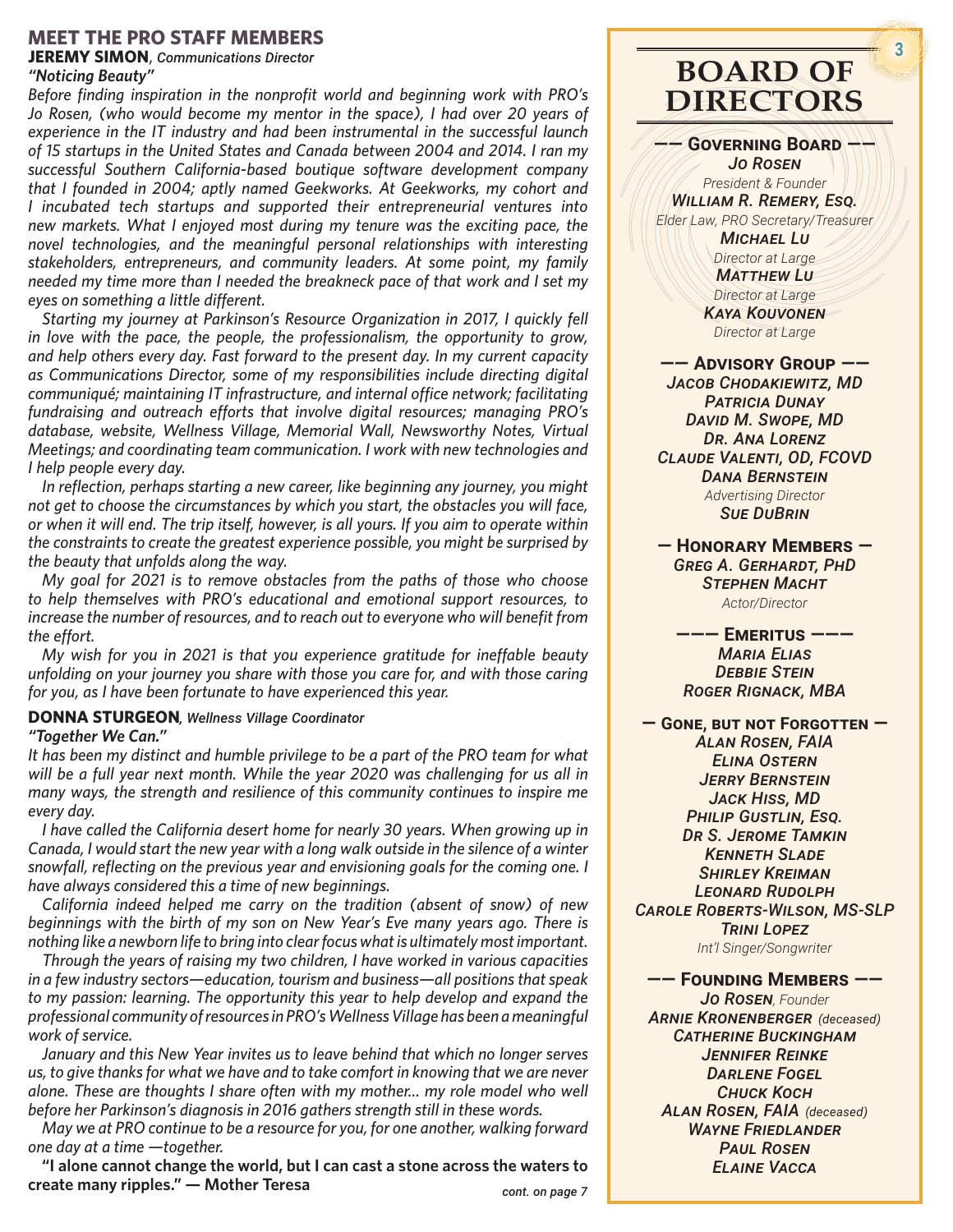**<sup>4</sup> Issue No. 338 Newsworthy Notes January 2021**

**THE PRO STAFF** *– cont. from page 3*

**SKY LUNDY** 

**Gary Lopez / G~Aries Visions**

**Sue DuBrin**

**Frank & Mary Buytkus**

**IRENE MOTTA** 

**Martha Hanson**

**John Gundersen**

**Eva Myers**

**John Perl**

**Richard Cordes, CPA, JD, LLM**

**Jeremy Simon**

**Adan Olivas**

**Michael Lu**

**Linda Borlaug**

**Cheryl Ewoldt**

**Carolyn Rindone**

**Matthew Lu**

**Donna Sturgeon**

**Sue Lamparter**

**Karina Rodriguez**

**Karla Badilla**

*"Like" us on Facebook and Follow us on Twitter!*



[Facebook.com/](https://www.facebook.com/Parkinsonsresourceorganization) [ParkinsonsResourceOrganization](https://www.facebook.com/Parkinsonsresourceorganization)



**[twitter.com/ParkinsonsPro](http://twitter.com/ParkinsonsPro)**

# Special Thanks *...to Our "Special" Boosters***: KARINA RODRIGUEZ**, *IT/Communications Assistant*

*"I got to PRO out of sheer luck."* 

I am honored to be featured in the first Newsworthy Notes of 2021! My name is Alejandra Karina Rodriguez, PRO's Communications/IT Assistant. Having grown up in nearby Coachella, I was driven to pursue a career that would allow me to return home and make a difference. To achieve that, I studied both Business Administration and Global Studies.

Upon graduating, I returned to the Valley to begin my hunt for a job in the non-profit world, which I found out was *extremely competitive! I was interning with another nonprofit organization, Desert Best Friend's Closet, when, at a networking function, my manager introduced me to Jo Rosen: "My dad had Parkinson's and she got me through it all." Nothing came of this particular meeting but hearing the impact Jo made encouraged me to continue the hunt for a job that made a difference.*

*Nevertheless, life threw me a curve ball soon after and I took a job with the Census Bureau (no, I did not knock on your door). The Census brought me a pleasant surprise; I spent most of my time working with local non-profits. Unfortunately, the pandemic squashed our peak operations and cancelled our events. I shifted my approach and got to work alongside organizations during their COVID-19 response— food distributions, PPE distributions, school drive-throughs, etc.*

*I got to PRO out of sheer luck. As my contract with the Census Bureau ended, I began looking for an opportunity to help people elsewhere. One sleepless night I came across my current job description on an employment app and spent the following hours preparing my resume. I still feel the same way I did that early morning at the food distribution all the way in Salton Sea. It was not yet 7:00am when I started to think about prepping my co-worker on what to say if Jo called him—half of it probably bad advice considering how little I slept. That morning we counted more people than ever at that site; I felt something good was coming.*

*Now, I spend my days at PRO putting together emails, auditing meetings, sprucing up social media posts, editing the website, and asking Jeremy questions (too many). Every meeting I am reminded of the amazing impact we all make in other people's lives. We are a powerful team, and I can tell, we're only getting started!*

*I hope my story reminds you there is always a diamond in the rough and the universe will pull you in the right direction. 2020 has taught us to appreciate what we have, and that we never know when everything can change. I hope 2021 brings you and your loved ones laughter, togetherness, and relief after such an unbelievable year.*

#### **KARLA BADILLA***, Executive Assistant*

*"...a glimpse of the experiences that people in the Parkinson's world deal with..."* 

*Hello everyone, I hope that you are all doing well!* 

*I am the Executive Assistant at Parkinson's Resource Organization. I am new to the organization, but I feel as if I have already been part of the PRO family for a long time. I believe it is because you learn so much in such a short period that it feels natural to completely involve yourself in it. My work at PRO varies with many different tasks but to shorten the description, it is mostly data entry, managing phone calls, writing letters and assisting the other staff members. When you call us, I will be the one answering on the other end of the phone. I am happy to speak with all of you and assist you the best I can!*

*A little about myself. All my life, so far, has been focused on my education and being the best student that I could be. I graduated from the University of California San Diego in June 2019 with a Bachelor of Arts in Communications. My areas of study focused on how Science, technology, and society impact each other through such interconnected systems as well as how digital environments foster practices of life. Throughout my undergrad, I worked as an Office Assistant for the UC San Diego Revelle College Residential Life and as an Operations Assistant for the UC San Diego Undergraduate Admissions Office. I always worked with people of all ages and backgrounds and acted as a resource for information. I find it so interesting to learn more about the life experiences of other people and I value helping others. Being a part of PRO further enables me to give back to the community while expanding my intersectional lens.*

*I* would like to share the following with you. As I meet constituents every day through *phone conversations, in-person, or via virtual support group meetings, I get a glimpse of the*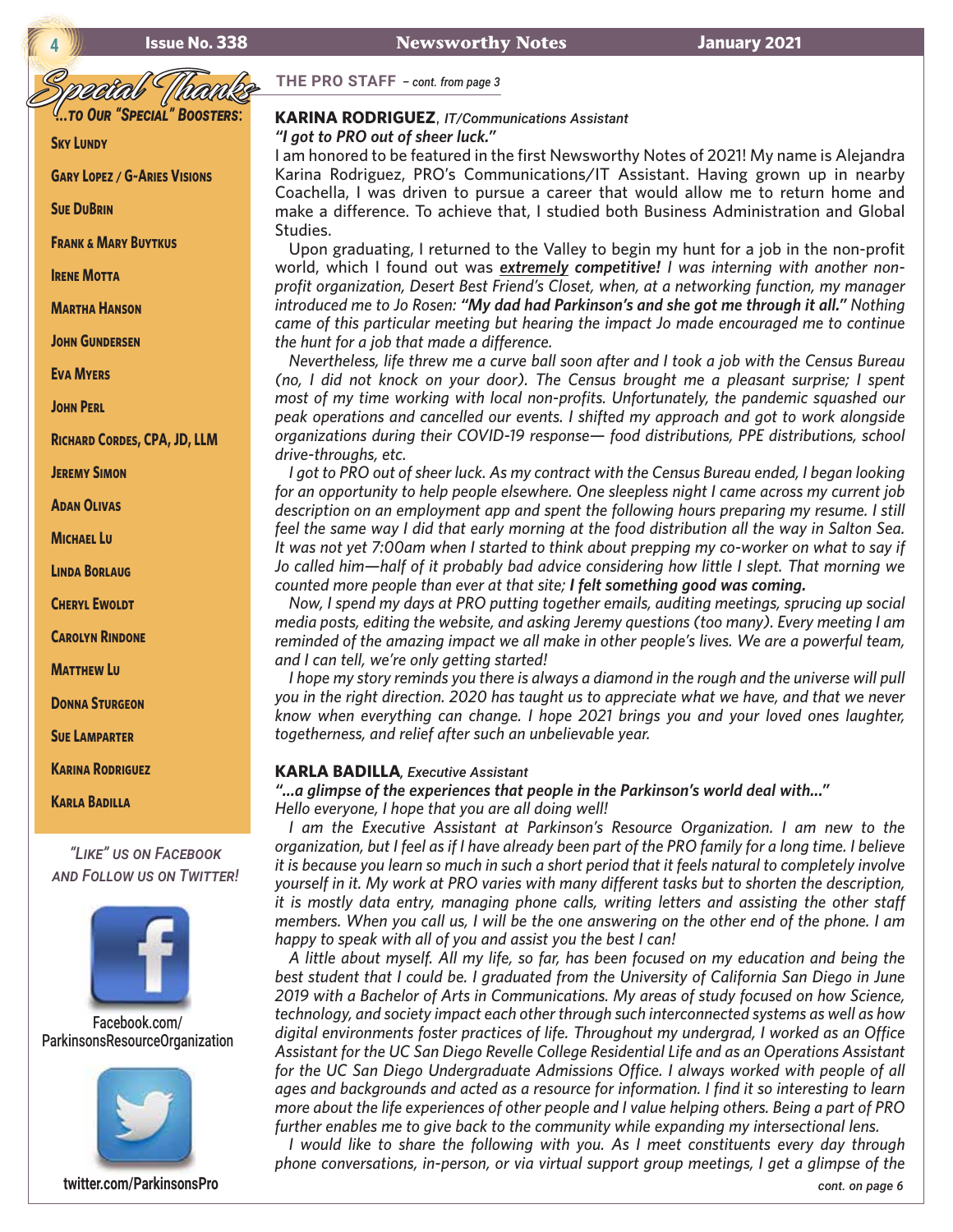# **THE GIFTS OF GRATITUDE & HOW TO TAP INTO THEM**

# **Lynda Reid***, PhD.*

Do you feel immersed in grief, fear, or resentment? How do you create comfort in times of loss, limitations, and conflict? How do you celebrate the upcoming holiday season by staying apart from those you love?

You can begin to answer those questions by understanding that you can control what you think. Quite simply, your brain only knows what you tell it. Take a moment to pause and pay attention to your mental soundtrack. If your soundtrack is full of fear, worries, and denial, it is time to rewrite your script.

You have the capacity to write a story that supports your health and wellbeing. A story that acknowledges your current situation and gently shifts your thoughts to focus on moments of gratitude, moments of giving, and receiving. Moments of giving allow you to give thanks, show appreciation, and practice kindness. Receiving gratitude will enable you to acknowledge others and truly take in the impact of their support and understanding. It takes a conscious effort on your part, but the gifts are great.

### *The Gifts of Gratitude*

- *1. Reduces the production of your stress hormones easing the strain on your heart and overall physical wellness.*
- *2. Relax the body (especially muscles in the core), promoting your health and vitality.*
- *3. Boosts your energy and desire to engage in positive activities.*
- *4. Counteracts depression and facilitates positive emotions.*
- *5. Promotes positive personal relationships and increases your leadership potential.*
- *6. Increases creativity and the ability to take risks.*
- *7. Enhances problem-solving and ability to collaborate.*
- *8. Minimizes worry and improves sleep.*
- *9. Practicing gratitude improves the immune system and capacity for resilience.*
- *10. Increases greater life satisfaction boosting self-esteem and optimism.*

Gratitude evolves as you embrace, what I call, *The Giving and Receiving Cycle*. To honestly give, you must honor others by receiving the gifts they wish to share with you. Your gratitude story includes memories of the special moments that lifted your spirits and filled your heart. The story expands as you continually reach out to share your appreciation, respect, and love with others.

The Gratitude Cycle functions on three fundamental realities. The first is that no relationship comes with mindreading powers. Saying, "I shouldn't have to tell you," places others at a disadvantage and sets you up for disappointment. That reality holds for parents, children, siblings, partners, spouses, and friends. If you need something from someone else, you need to ask.

The Cycle's second reality is that what you need may not come in the way you expect. Yet, if you stay open, you may well get what you need in unexpected other ways and from unexpected people. You may be surprised by how and by whom.

The third reality relates to the Cycle itself. To honestly give, you must also be able to receive. You may be a great giver, but if you are not also a gracious receiver, you are robbing another person from benefiting from gratitude's gifts.

Tapping into the Gifts of Gratitude doesn't require more than a little time and consideration. Here are a few ideas to enhance your ability to increase gratitude in your life.

- *1. Keep a gratitude journal; writing down three things you are grateful for at the end of each day.*
- *2. Wake up just a little earlier each morning and take time to sit and be thankful for the day ahead.*
- *3. Create thank you notes for individuals who support you and your family members in this time of challenge.*
- *4. Show your local restaurant owners you appreciate them by ordering out and promoting them on social media.*
- *5. Donate as you can to your local non-profits providing support for our most vulnerable populations.*
- *6. Order your holiday gifts from small local businesses and encourage others to do the same. cont. on page 7*

# Parkinson's **RESOURCE** ORGANIZAT

# **PRO STAFF**

Donna Sturgeon *Wellness Village Coordinator* 

**JEREMY SIMON** *Communications Director*

Karina Rodriguez *IT/Communications Assistant*

> Karla Badilla *Executive Assistant*

Doug HASSETT *Wellness Village Director* 

# **Volunteers**

**SKY LUNDY** *Web Design*

Gary Lopez *Graphic Artist*

# **Ambassadors**

Sophie Beshoff Cheryl Epstein CHARLENE SINGER

# **Office Support**

Eva Myers John Perl Michele Waldner Susan Moller Adan Olivas Linda Borlaug Cheryl Ewoldt Carolyn Rindone Sue Lamparter

WE DO NOT INTEND the PRO Newsletter as legal or medical advice nor to endorse any product or service. WE INTEND IT TO SERVE AS an information guide.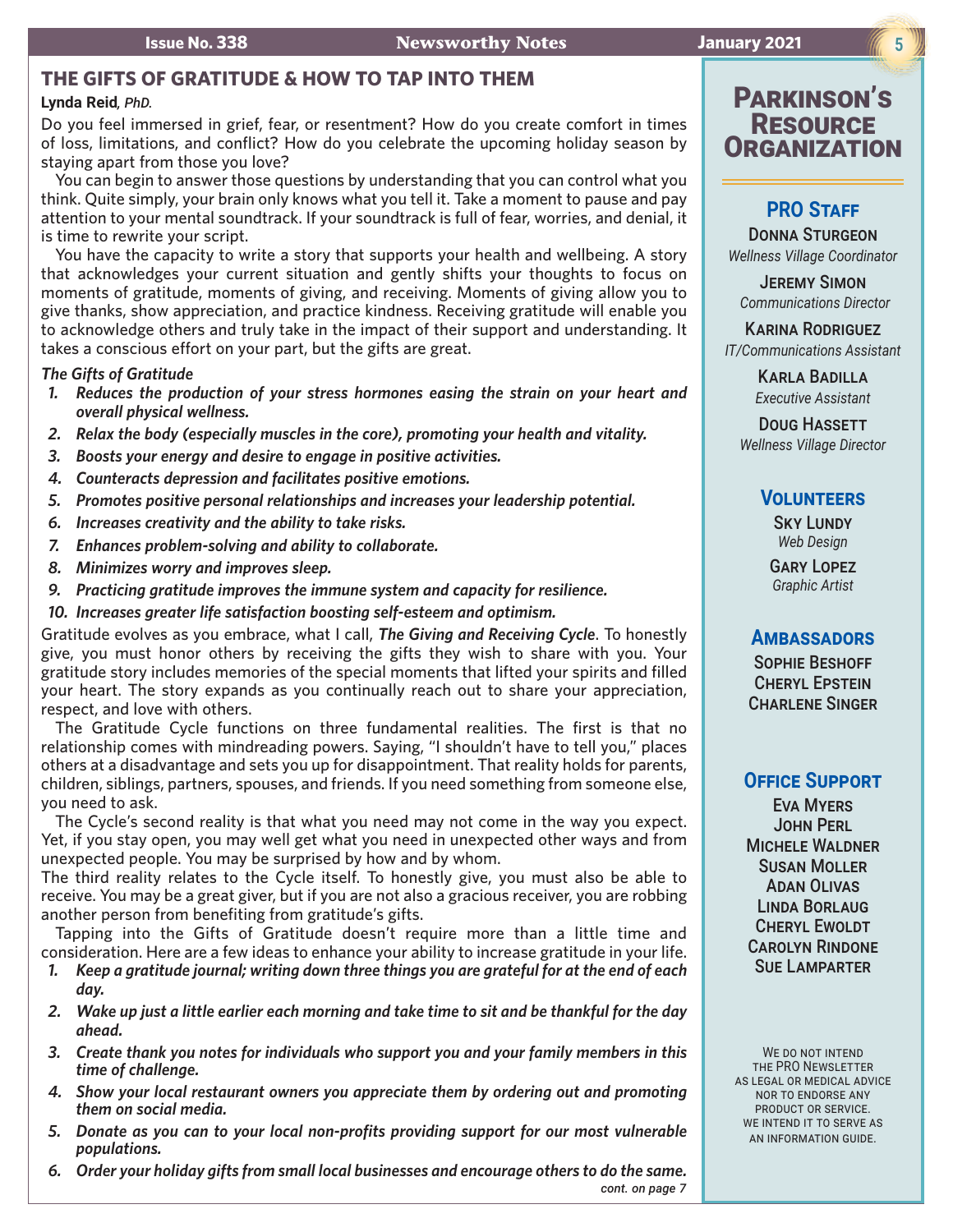## **6 Issue No. 338 Newsworthy Notes January 2021**

# **FINANCIAL HELP WITH IN-HOME CARE**

**Pamela Fletcher**, *Medi-Cal Consulting Services, Inc.*

Albert Einstein said, *"Only a life lived for others is a life worthwhile."* We live for our families. We enjoy the highs together and do our best to weather through the lows. Sometimes the assistance we need for the lows is available, if only we knew how to ask for it.

In the State of California, and you may have something similar in your State if you are not from California, Medi-Cal can be the assistance we need to take care of our loved one, but this help is often overlooked. Why is it overlooked? Why is it not used? For many, Medi-Cal gets ignored because there is plenty of bad information. The misinformation keeps circling around and around. We have heard the inaccurate information so often and from so many sources that many potential applicants think the inaccuracies must be true. - "Medi-Cal will take my home." "I make too much money for Medi-Cal." "I don't want to be in a Medi-Cal facility."

- **•** The truth is Medi-Cal will not take your home. There is an *estate recovery program that they can try to collect after the death of the beneficiary, but it is easily avoidable. In 2017, the estate recovery was limited to only allow recovery on estates/properties that go into probate. If there is no probate, there is no recovery.*
- The truth is for someone over the age of 65 or disabled there *is no income limit to Medi-Cal. Medi-Cal eligibility is based on asset limits. Income is not a qualifier or disqualifier. Income can, however, play a part in how helpful the Medi-Cal benefits can be.*
- **•** The truth is there is no such thing as Medi-Cal owned *facilities. Skilled nursing facilities are privately owned businesses. Almost all facilities in California contract with Medi-Cal. Since Medi-Cal does not select the facility for you, you have plenty of options for your care.*

Over the years the Medi-Cal programs have changed and evolved. However, the noise of bad information continues.

Let us quiet the noise and take a look at one of the exciting ways Medi-Cal has evolved. The spousal impoverishment rules meant to assist couples with care costs were previously only used for skilled nursing facility care. In 2017, Medi-Cal made those impoverishment rules available to couples who wanted to remain at home through a Home and Community Based Services Waiver. The spousal impoverishment rules when applied, can make in-home care much more accessible. The spousal rules are for those couples where one spouse has more health issues, like Parkinson's, and needs assistance. It is possible to have the Medi-Cal benefits applied to the spouse with Parkinson's and the resources and income remain available to the other spouse. The Home and Community Based Services Waiver means the couple does not have to use all the resources and income to pay for the care of the ill spouse leaving the well spouse with nothing.

Not all assets count. Some assets are exempt, and others may be considered unavailable. The primary home, one vehicle, businesses, 401Ks, IRAs, annuities, some life insurance and burial policies are examples of exempt assets. A couple with less than \$130,420 of countable assets such

#### **THE PRO STAFF** *– cont. from page 4*

*experiences that people in the Parkinson's world deal with, and it is a mixture of heartwarming yet heartbreaking feelings. I mean this in a good way because it is so rewarding to see how much PRO impacts the daily lives of people. People that are fighting for their health, fighting for loved ones, and fighting for a voice. It is inspiring. Similarly, I feel like I relate because both of my parents have been dealing with health issues for years to which our family does not know the cure or cause. It is a tough journey for all of us and all I can say is that you are strong, and you must keep pushing through! I would like to send you all a big "imaginary" hug and best wishes for New Year to come! Thank you for supporting and being a part of PRO.*

#### **DOUG HASSETT***, Wellness Village Director*

*"...it reminded me of an old Currier and Ives scene." I am new to the Parkinson's Resource Organization, and am delighted that our first Newsletter of the year introduces me and my position with PRO.* 

*Briefly, I grew up near Kansas City, spending part of my life on a farm and part in the suburbs near KC. I had wonderful experiences living both lifestyles but definitely enjoyed my rural life, where I milked cows, broke horses and stacked hay. Those were the days.*

*In the years after graduating from the college I worked for small businesses, large corporations, the federal government, and owned my own businesses as well. Through it all, both in my youth and in business, I always found myself gravitating to a point of helping others. It is an old cliché, but I'm a people person, if I can find a way to form beneficial partnerships and give back, I will.*

*Applying my experiences and personality to my current position, I can see that I have a lot to learn and much to do to fulfill my mission as the Wellness Village Director. I am excited about all of it and look forward to helping People with Parkinson's, their Partners in Care, their families, and of course, our Wellness Villagers. My immediate task is to guide and help grow the PRO Wellness Village. The farther we can reach, the more opportunities we will have to present credible Parkinson's services, and products, offering the best for gaining "quality of life".* 

*Since we just finished the Christmas season, I'll end with this holiday remembrance. In my youth, living on the farm, every Christmas we would drag an old sleigh into our front yard and fill it with Christmas packages. With a little snow on the ground and a little imagination it reminded me of an old Currier and Ives scene. It's a fond memory and I've never forgotten it. Remembering good times are such great healers, I hope whatever your challenges are for the new year, that you take a breath, contemplate a fond memory, bring healing to your life, and let us help you through the journey.*

*Looking forward to better 2021.*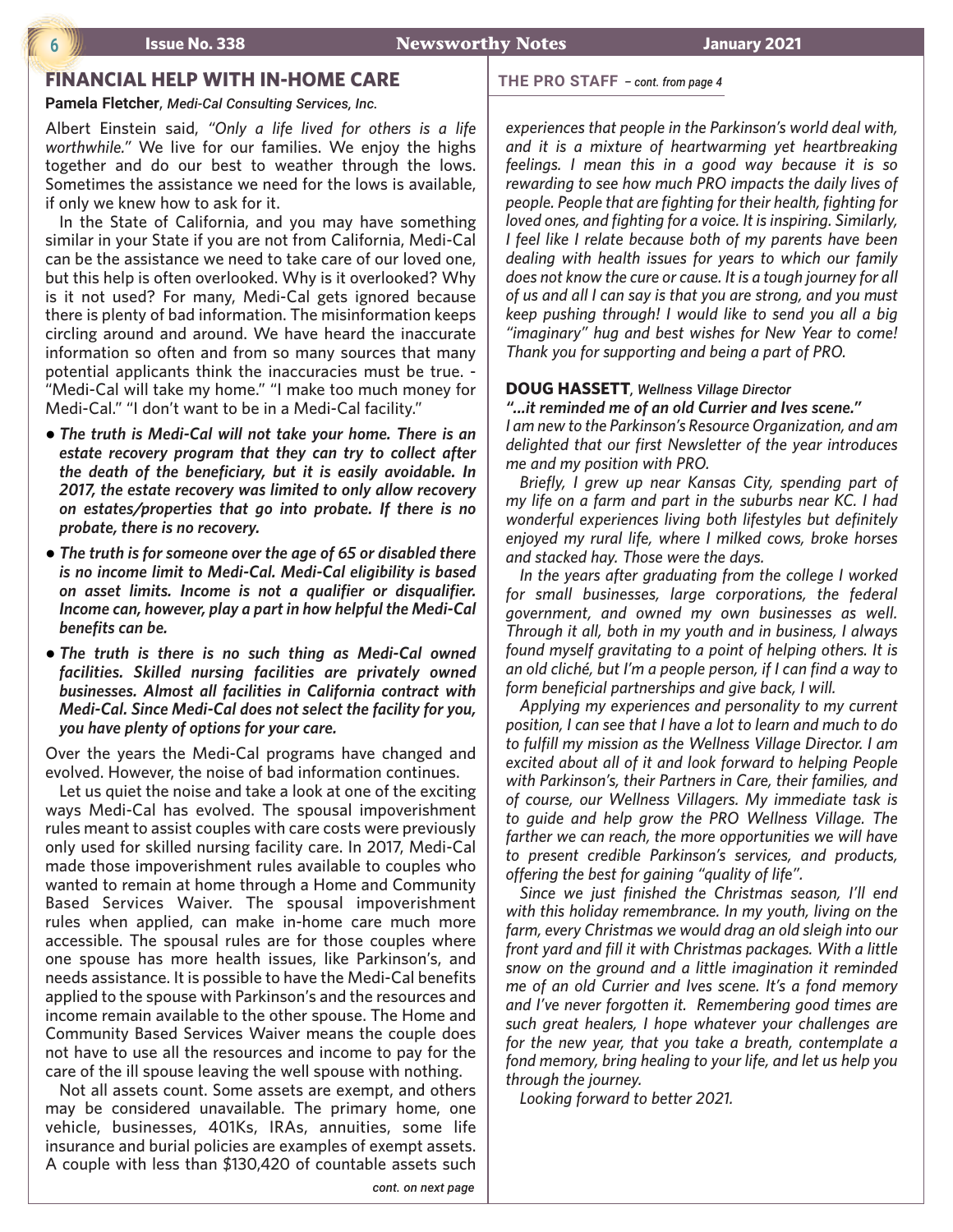### **Issue No. 338 Newsworthy Notes January 2021**

**7**

#### **RIGHTSIZE OR REMAIN** *– cont. from page 2*

and what you and your family members or friends envision for your relationship with them. In some cases, seniors opt to "rightsize" to a larger home they intend to share with close family and friends. **5. LIFESTYLE –** Are you active? Do you plan to travel? Your lifestyle is a great determining factor for where you plan to spend retirement and where you decide to settle for this exciting part of your life.

Retirement is different from what you may remember it being for your parents or grandparents. Choose an option that fits your retirement lifestyle as well as your wish list for social interaction.

## **WHAT SIZE SPACE DO I NEED?**

Here's how to tell if you should move to a larger space:

- • *You want to make room for relatives*
- • *You want to make room for your children to move in and help you*

How to tell if you should move to a smaller space:

- • *You have health complications that are not suited for the current layout of your residence*
- • *The thought of caring for or paying for landscaping, cleaning multiple bedrooms, or other general upkeep tasks and costs seems stressful.*
- • *Moving could save you money in retirement*

• *Your home has lots of space that is never used*

How to tell if your existing home is the perfect fit:

- • *You could make simple modifications for comfort and accessibility*
- • *You want to use your extra rooms for family members or professionals to assist with care*
- • *Aging in place is the best financial decision*

There are services available in your area for property upkeep, daily tasks, and medical care that fit within your budget.

As life changes, so does our use of space. For every milestone in our life, we use space differently. Retirement is no different. Planning how you want to enjoy retirement presents new things to consider, exciting discoveries, and in some cases brings you face to face with frightening truths. As with any major life decision, creating a well thought out plan and weighing all options helps you make an informed decision. Considering the tips on this list can give you a great foundation to plan for your next phase and help you decide if "rightsizing" or remaining in your home is the right choice.

For more information on "rightsizing", relocating, organizing, packing or unpacking, visit Michele McGregor at *[ParkinsonsResource.org/](https://www.parkinsonsresource.org/the-wellness-village/directory/caring-transitions-desert-cities/) [the-wellness-village/directory/caring-transitions](https://www.parkinsonsresource.org/the-wellness-village/directory/caring-transitions-desert-cities/)[desert-cities/](https://www.parkinsonsresource.org/the-wellness-village/directory/caring-transitions-desert-cities/)* where she has been a member since August 2020.

#### **ROAD TO THE CURE** *– cont. from page 1*

*WOULD YOU LIKE TO HELP get ICBII's drugs to market faster? The joy of being a part of this historical event can be had by helping ICBI find the funds to bring these trials to fruition through your investing, and by finding others with the financial ability and humanitarian mindset to accomplish the, until now, impossible. Please contact ICBI directly through their website ICBI[I.com](http://icbii.com/) or by phone 858-455-9880, or contact Jo Rosen at PRO for a personal introduction to the scientists.*

*IMAGINE the world without Parkinson's, MSA, or Alzheimer's disease.* 

*JUST IMAGINE.*

### **GIFTS OF GRATITUDE** *– cont. from page 5*

- *7. Surprise someone with flowers.*
- *8. Do something nice for your neighbor.*
- *9. Wear a mask. Stay socially safe.*
- *10. Create a few new virtual rituals for your holidays.*
- *11. Focus forward and plan for creative ways to celebrate reconnecting post-COVID.*
- *12. Pick up the phone and call someone.*
- *13. Reach out to others and ask for what you need.*
- *14. Graciously accept and acknowledge all that you are given.*

Gratitude can create comfort within your grief, quiet the voices of fear, and move past resentment and conflict. The more you focus on gratitude in your life, the more you will bring into your life. You are worth it.

*Find Dr. Lynda Reid in the Wellness Village at P[arkinsonsResource.](https://www.parkinsonsresource.org/the-wellness-village/directory/dr-lynda-reid/) [org/the-wellness-village/directory/dr-lynda-reid/](https://www.parkinsonsresource.org/the-wellness-village/directory/dr-lynda-reid/) where she has been a member since April 2020.*

# **FINANCIAL HELP** *– cont. from page 6*

as checking/savings accounts and secondary homes can qualify to have Medi-Cal benefits for one spouse. Along with the higher amount of countable assets, the income is viewed differently as well, often eliminating the Share of Cost.

 At Medi-Cal Consulting Services, we specialize in Medi-Cal eligibility using the Home and Community Based Services Waiver. Let us provide you with clear concise accurate information. We can help give you peace of mind and guaranteed results. Contact Medi-Cal Consulting Services for a free consultation.

To learn more about this beneficial assistance, go to *P[arkinsonsResource.org/the-wellness-village/directory/medi](https://www.parkinsonsresource.org/the-wellness-village/directory/medi-cal-consulting-services/)[cal-consulting-services/](https://www.parkinsonsresource.org/the-wellness-village/directory/medi-cal-consulting-services/)*, watch their videos and get in touch with them directly. Medi-Cal Consulting Services, Inc have been members in the Wellness Village since September 2018.